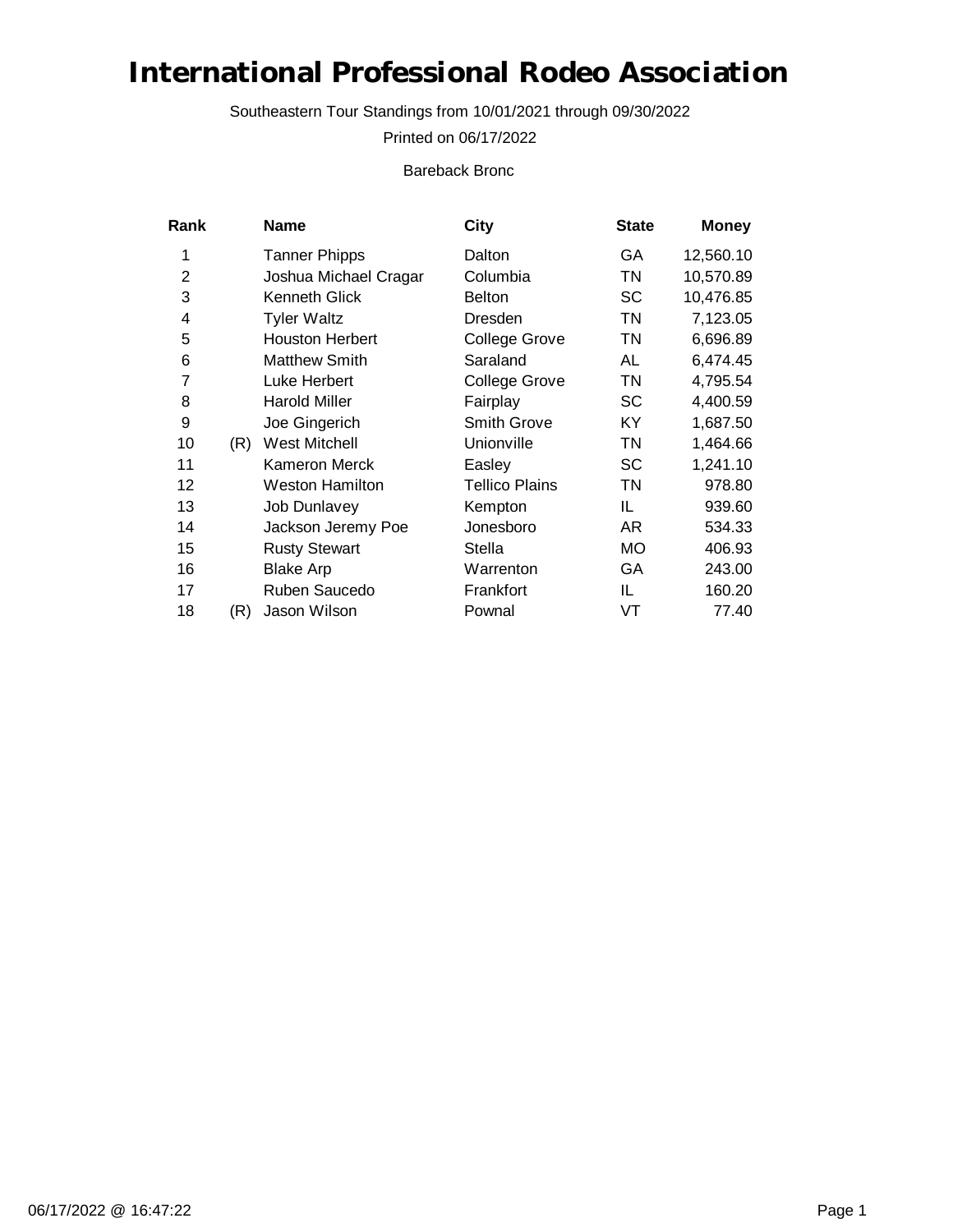Southeastern Tour Standings from 10/01/2021 through 09/30/2022

Printed on 06/17/2022

Bull Riding

| Rank                    |     | <b>Name</b>            | City              | <b>State</b> | <b>Money</b> |
|-------------------------|-----|------------------------|-------------------|--------------|--------------|
| 1                       |     | Cole Devlin            | Cumming           | GA           | 9,034.56     |
| $\overline{\mathbf{c}}$ |     | <b>Tuff Morgan</b>     | Chico             | <b>TX</b>    | 6,608.58     |
| 3                       |     | <b>Holden Moss</b>     | Ringgold          | GA           | 5,941.44     |
| 4                       | (R) | <b>Reid Arnold</b>     | Medina            | <b>TN</b>    | 5,751.76     |
| 5                       |     | Cole Ivey              | Decatur           | <b>AL</b>    | 3,901.08     |
| 6                       | (R) | Lane Ladner            | Wilmer            | <b>AL</b>    | 3,594.60     |
| 7                       |     | Ethan Ray              | Summerville       | GA           | 3,248.82     |
| 8                       | (R) | <b>Tyler Crank</b>     | Saint Hedwig      | <b>TX</b>    | 2,994.45     |
| 9                       |     | <b>Corey Bailey</b>    | Paris             | <b>TN</b>    | 2,908.20     |
| 10                      | (R) | <b>Clay Guiton</b>     | Cherryville       | <b>NC</b>    | 2,558.88     |
| 11                      |     | Jake Goodson           | Rutherfordton     | <b>NC</b>    | 2,523.24     |
| 12                      |     | Andy Gingerich         | Scottsville       | KY           | 2,496.45     |
| 13                      |     | <b>Marcus Mast</b>     | Creston           | OH           | 2,439.62     |
| 14                      |     | Mirko Martineau        | Stanstead         | QU           | 2,166.36     |
| 15                      | (R) | Collin Craig           | Lexington         | <b>AL</b>    | 1,790.60     |
| 16                      |     | Zeke Benge             | <b>Mount Airy</b> | <b>NC</b>    | 1,458.81     |
| 17                      |     | <b>Kameron Merck</b>   | Easley            | <b>SC</b>    | 1,343.70     |
| 18                      |     | Evan Golliday          | Adamsville        | <b>TN</b>    | 1,200.00     |
| 19                      |     | Dusty McMullen         | Mirabel           | QU           | 1,122.30     |
| 20                      | (R) | <b>Jack Bates</b>      | Muscadine         | <b>AL</b>    | 1,010.88     |
| 21                      |     | <b>Benjamin Havill</b> | Tyringham         | MA           | 787.50       |
| 22                      |     | Ryan McDaniel          | Yuma              | <b>TN</b>    | 757.20       |
| 23                      |     | Dason Janes            | Muldrow           | OK           | 735.30       |
| 24                      |     | <b>Randy Samuels</b>   | Rutledge          | GA           | 720.00       |
| 25                      |     | Cash Bronson           | Chelsea           | OK           | 594.00       |
| 26                      | (R) | La-Kota Luna           | McEwen            | <b>TN</b>    | 356.40       |
| 27                      |     | Perry Schrock          | Mendon            | MI           | 306.00       |
| 28                      |     | Ross Burney            | Coffeeville       | <b>MS</b>    | 270.90       |
| 29                      |     | <b>Josh Steele</b>     | Sparta            | <b>MO</b>    | 270.00       |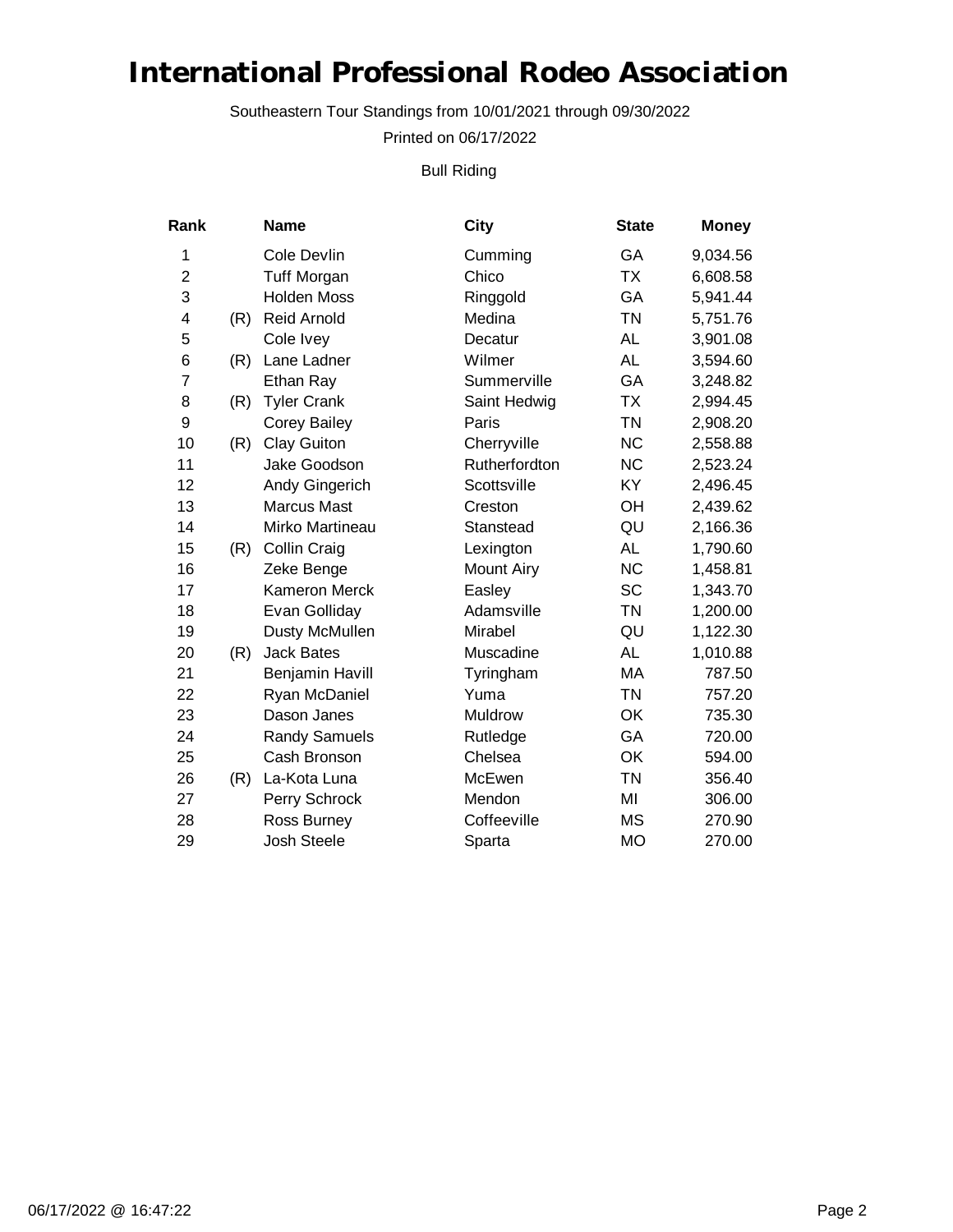Southeastern Tour Standings from 10/01/2021 through 09/30/2022

Printed on 06/17/2022

Saddle Bronc

| Rank           |     | Name                    | City                   | <b>State</b> | <b>Money</b> |
|----------------|-----|-------------------------|------------------------|--------------|--------------|
| 1              |     | Kody Rinehart           | Rienzi                 | МS           | 14,226.45    |
| $\overline{2}$ |     | <b>Rudy Troyer</b>      | Smith Grove            | KY           | 7,947.95     |
| 3              |     | <b>Tristin McClain</b>  | Donalds                | SC           | 7,435.86     |
| 4              |     | Kenneth Glick           | <b>Belton</b>          | SC           | 7,163.15     |
| 5              | (R) | Eli Troyer              | Scottsville            | KY           | 5,875.04     |
| 6              |     | Joe Farren              | Cottondale             | FL.          | 4,396.50     |
| 7              |     | Hayden Phipps           | Dalton                 | GA           | 3,521.95     |
| 8              |     | Jay Johns               | Dunnellon              | FL.          | 3,386.30     |
| 9              |     | Stephen Graefen         | Dwight                 | IL.          | 2,416.95     |
| 10             |     | Jack Smithson           | Springfield            | <b>TN</b>    | 2,132.87     |
| 11             | (R) | <b>Tyler Freeman</b>    | Cadiz                  | KY           | 1,706.27     |
| 12             |     | Kaylon Damazio          | Savannah               | GA           | 1,403.49     |
| 13             |     | <b>Eddie Parlier</b>    | Robertsdale            | AL           | 1,226.00     |
| 14             | (R) | Brandon Lansford        | Cotulla                | <b>TX</b>    | 1,161.10     |
| 15             |     | Cody Goertzen           | Union City             | OK           | 1,066.50     |
| 16             |     | Eli Hershberger         | <b>Sulphur Springs</b> | <b>TX</b>    | 854.06       |
| 17             |     | <b>Trey Watts</b>       | Muncy                  | PA           | 690.00       |
| 18             |     | <b>Preston Davidson</b> | Dickson                | <b>TN</b>    | 575.00       |
| 19             |     | Augustus Jones          | Monroe City            | <b>MO</b>    | 486.00       |
| 20             | (R) | Dylan Hancock           | Golconda               | IL.          | 475.65       |
| 21             |     | <b>Scott Davis</b>      | Okemah                 | OK           | 450.40       |
| 22             |     | Jon Tyson               | Madison                | GA           | 275.60       |
| 23             |     | <b>Randy Samuels</b>    | Rutledge               | GA           | 244.80       |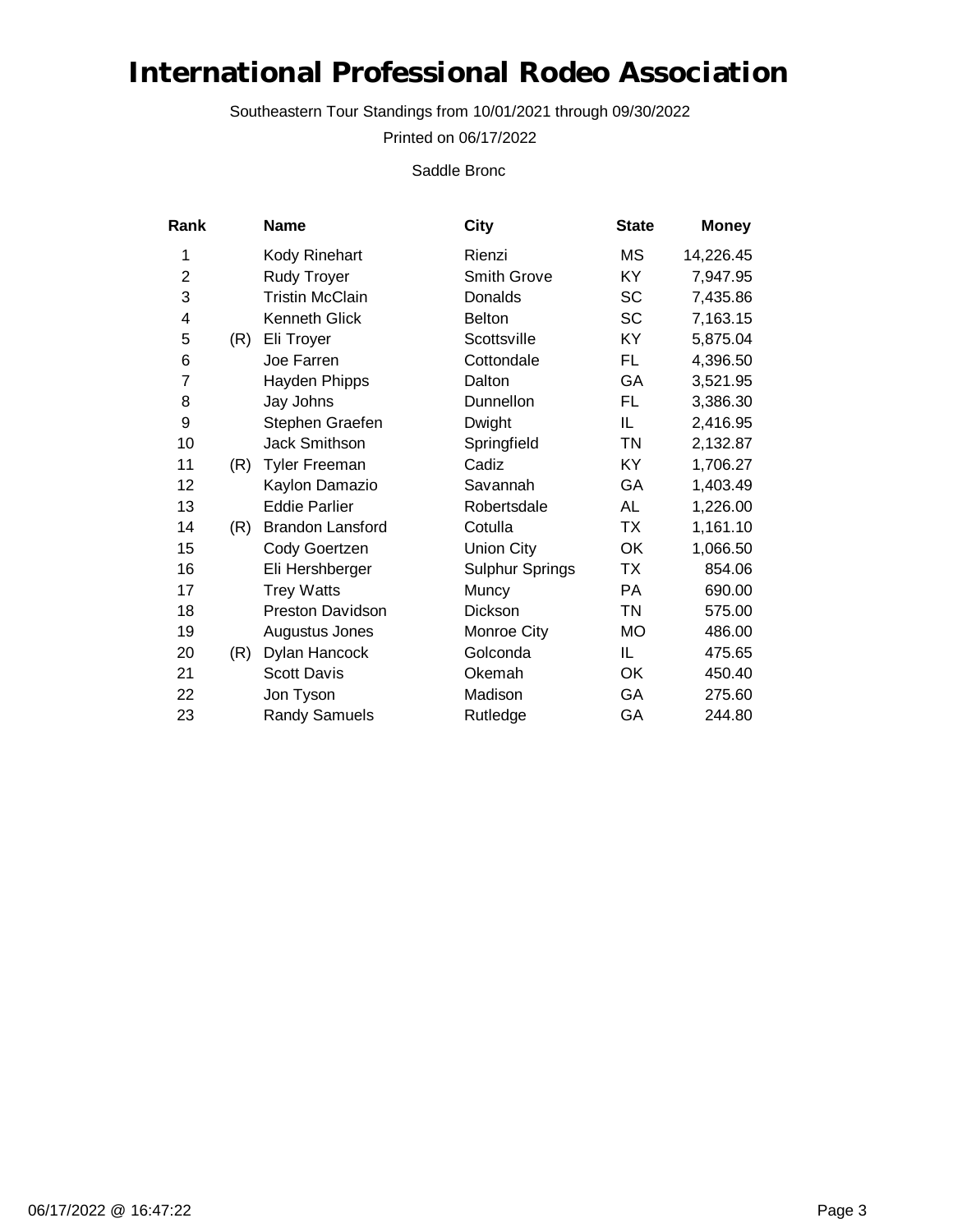Southeastern Tour Standings from 10/01/2021 through 09/30/2022

Printed on 06/17/2022

Tie-Down Roping

| Rank           |     | <b>Name</b>              | City                | <b>State</b> | <b>Money</b> |
|----------------|-----|--------------------------|---------------------|--------------|--------------|
| 1              |     | Justin Thigpen           | Waycross            | GA           | 9,182.56     |
| $\overline{2}$ |     | Zeb Chapman              | LaFayette           | GA           | 7,972.45     |
| 3              |     | Cory Kirk                | <b>White Pine</b>   | <b>TN</b>    | 6,814.28     |
| 4              |     | <b>Chase Thrasher</b>    | <b>Union City</b>   | <b>TN</b>    | 5,934.73     |
| 5              | (R) | Lane Webb                | Byrdstown           | <b>TN</b>    | 4,594.57     |
| 6              | (R) | Cash Goble               | Sugar Valley        | GA           | 4,587.94     |
| $\overline{7}$ |     | <b>Andrew Burks</b>      | Kiln                | <b>MS</b>    | 4,464.54     |
| 8              | (R) | Clay Livengood           | Cleveland           | <b>NC</b>    | 3,887.39     |
| 9              |     | <b>Blake Bryant</b>      | Hatchuchubbee       | <b>AL</b>    | 3,667.26     |
| 10             |     | <b>Marcus Theriot</b>    | Lumberton           | <b>MS</b>    | 3,540.18     |
| 11             |     | <b>Blayne Saine</b>      | Detroit             | AL           | 3,266.37     |
| 12             |     | Zack Cargle              | Armuchee            | GA           | 3,109.55     |
| 13             |     | Zac Wilson               | Billingsley         | <b>AL</b>    | 2,963.72     |
| 14             |     | <b>Austin Davis</b>      | Albertville         | AL           | 2,763.58     |
| 15             |     | <b>Glen Freels</b>       | Cedartown           | GA           | 2,600.59     |
| 16             |     | Cooper Christensen       | Pontotoc            | <b>MS</b>    | 2,501.48     |
| 17             |     | Cody Mousseau            | Aylmer              | ON           | 2,266.02     |
| 18             |     | Jud Gully                | Livingston          | AL           | 2,037.31     |
| 19             | (R) | <b>Chase Goble</b>       | <b>Sugar Valley</b> | GA           | 1,936.29     |
| 20             |     | <b>Trevor Boatwright</b> | Marble              | <b>NC</b>    | 1,865.52     |
| 21             |     | Ryder Ladner             | Kiln                | <b>MS</b>    | 1,635.32     |
| 22             |     | <b>Cliff Goodrich</b>    | Humboldt            | <b>TN</b>    | 1,443.50     |
| 23             |     | Glenn Jackson            | Okmulgee            | OK           | 1,433.25     |
| 24             | (R) | Bo Brown                 | Cantonment          | FL.          | 1,422.03     |
| 25             |     | Jody Green               | Ada                 | OK           | 1,342.11     |
| 26             |     | <b>Tim Pharr</b>         | Resaca              | GA           | 1,335.69     |
| 27             |     | <b>Clark Adcock</b>      | Smithville          | <b>TN</b>    | 1,332.55     |
| 28             |     | <b>Timothy Podskoc</b>   | Fairmount           | GA           | 1,278.72     |
| 29             |     | <b>Andrew Turpin</b>     | Hiawassee           | GA           | 1,163.96     |
| 30             |     | <b>Hadley Deshazo</b>    | Ash Flat            | AR           | 1,153.26     |
| 31             | (R) | Matt Thomas              | Ranger              | GA           | 1,123.18     |
| 32             | (R) | Zachary Townsend         | Greenville          | FL           | 1,092.60     |
| 33             |     | <b>Clint Southworth</b>  | Bagdad              | KY           | 1,071.81     |
| 34             |     | William Whayne           | Tulsa               | OK           | 1,051.70     |
| 35             |     | <b>Cord Spradley</b>     | Hoboken             | GA           | 967.05       |
| 36             |     | <b>Drew Carnes</b>       | Hornell             | <b>NY</b>    | 927.00       |
| 37             |     | <b>Brian Hart</b>        | Marion              | KY           | 885.37       |
| 38             |     | <b>Canton Whitty</b>     | Alma                | GA           | 826.02       |
| 39             |     | <b>Clint Thomas</b>      | Ranger              | GA           | 772.56       |
| 40             | (R) | Ty Kirby                 | Liberal             | <b>MO</b>    | 730.62       |
| 41             |     | Jacob Dagenhart          | <b>Union Grove</b>  | <b>NC</b>    | 668.70       |
| 42             | (R) | Chism Goodrich           | Humboldt            | <b>TN</b>    | 661.11       |
| 43             |     | John Beckwith            | Athens              | AL           | 656.78       |
| 44             |     | Clay Yadon               | Otterbein           | IN           | 630.00       |
| 45             |     | Chance Danison           | Sevierville         | <b>TN</b>    | 573.66       |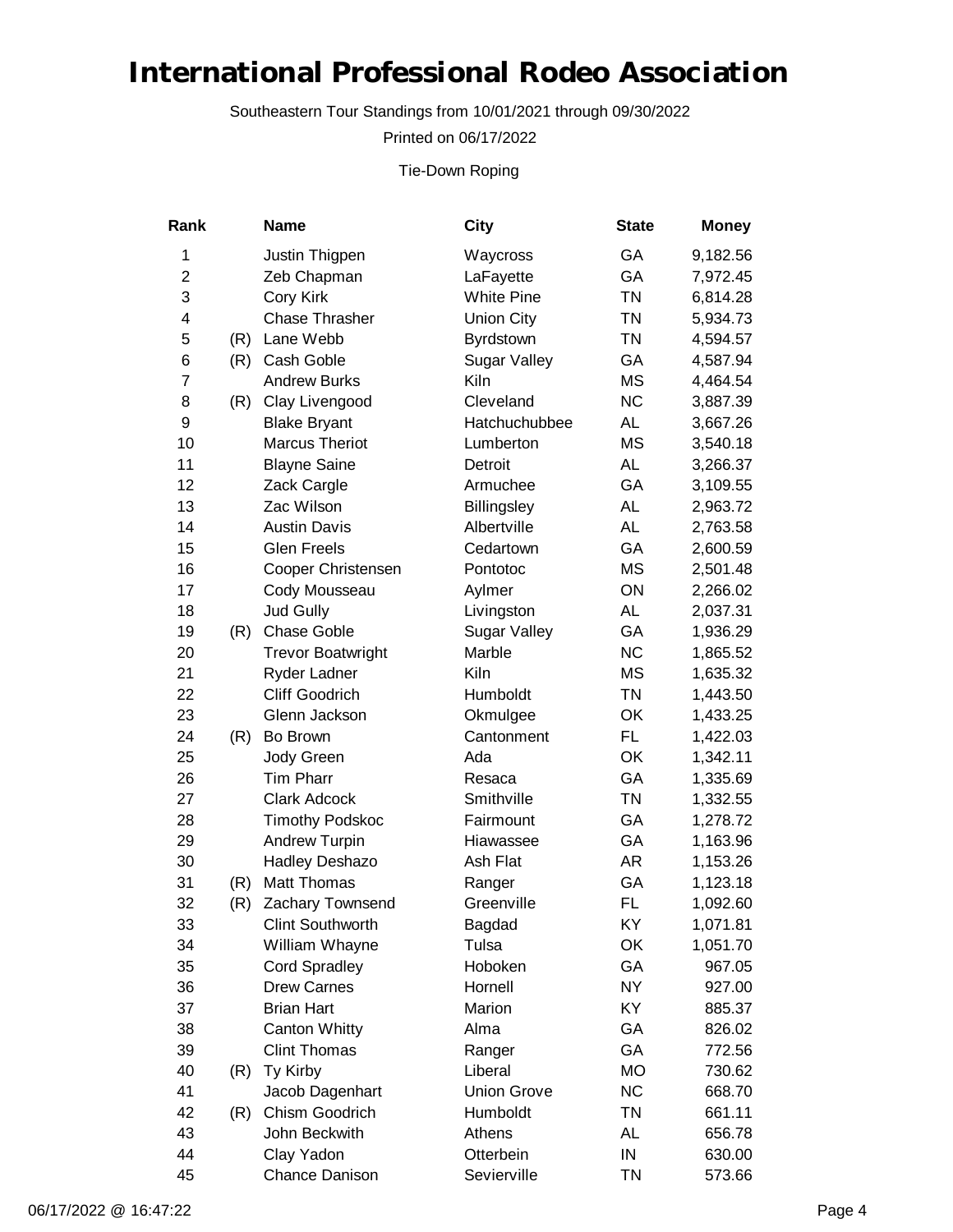Southeastern Tour Standings from 10/01/2021 through 09/30/2022

Printed on 06/17/2022

#### Tie-Down Roping

| Rank |     | <b>Name</b>            | City              | <b>State</b> | <b>Money</b> |
|------|-----|------------------------|-------------------|--------------|--------------|
| 46   |     | Chase Graves           | Poplarville       | МS           | 561.92       |
| 47   | (R) | John Davis             | <b>Belton</b>     | SC           | 547.20       |
| 48   |     | <b>Bart Brunson</b>    | Terry             | МS           | 544.86       |
| 49   |     | Cole Walker            | Sparta            | ΤN           | 515.07       |
| 50   |     | <b>Tyler Brooks</b>    | South Fulton      | ΤN           | 483.19       |
| 51   |     | <b>Cord Barricklow</b> | <b>Union City</b> | ΤN           | 480.00       |
| 52   |     | JC King                | <b>Stilwell</b>   | OK           | 244.80       |
| 53   |     | Kodee Ross             | Vienna            | IL           | 216.00       |
| 54   |     | Daryl Thrasher         | Columbia          | ΤN           | 98.10        |
| 55   |     | McKade Wickett         | Muldrow           | OK           | 83.70        |
| 56   |     | Robert VanHolten       | Martin            | ΤN           | 63.65        |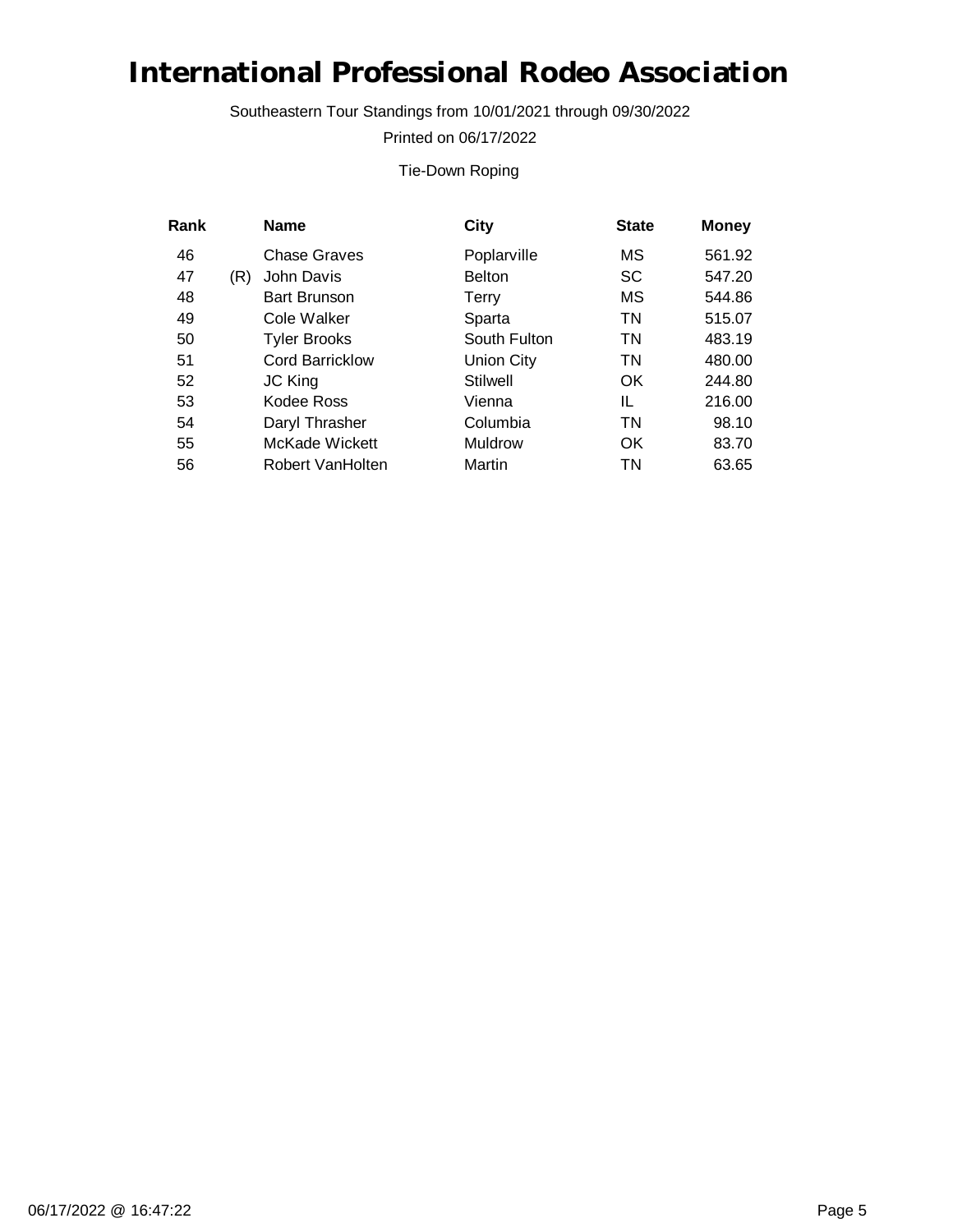Southeastern Tour Standings from 10/01/2021 through 09/30/2022

Printed on 06/17/2022

Steer Wrestling

| Rank           |     | <b>Name</b>              | City              | <b>State</b> | <b>Money</b> |
|----------------|-----|--------------------------|-------------------|--------------|--------------|
| 1              |     | Justin Thigpen           | Waycross          | GA           | 7,876.53     |
| $\overline{2}$ |     | <b>Gunar Ramsey</b>      | Falkville         | <b>AL</b>    | 5,824.86     |
| 3              |     | <b>Palmer White</b>      | Cookeville        | <b>TN</b>    | 4,939.52     |
| 4              | (R) | Eli Troyer               | Scottsville       | KY           | 3,185.16     |
| 5              |     | Myles Neighbors          | Benton            | AR           | 3,080.88     |
| 6              |     | <b>Clint Thomas</b>      | Ranger            | GA           | 3,056.82     |
| $\overline{7}$ |     | <b>Austin Davis</b>      | Albertville       | <b>AL</b>    | 2,909.77     |
| 8              |     | <b>Marcus Theriot</b>    | Lumberton         | <b>MS</b>    | 2,903.14     |
| 9              |     | <b>Caleb Little</b>      | Dexter            | KY           | 2,763.55     |
| 10             |     | Matt Oubre               | LaGrange          | GA           | 2,528.10     |
| 11             |     | <b>Cord Barricklow</b>   | <b>Union City</b> | <b>TN</b>    | 2,260.38     |
| 12             |     | Cody Mousseau            | Aylmer            | ON           | 2,139.30     |
| 13             |     | Jesse Keysaer            | Culleoka          | <b>TN</b>    | 2,101.67     |
| 14             |     | <b>Cody Gardner</b>      | Paoli             | IN           | 2,031.57     |
| 15             |     | <b>Casey Greer</b>       | Quitman           | AR           | 2,020.53     |
| 16             |     | Corey Webb               | Piedmont          | <b>SC</b>    | 1,976.40     |
| 17             | (R) | Zachary Townsend         | Greenville        | FL.          | 1,837.89     |
| 18             |     | <b>Justin Raburn</b>     | Lafayette         | GA           | 1,822.12     |
| 19             |     | <b>Troy Orr</b>          | Lebanon           | <b>TN</b>    | 1,676.88     |
| 20             |     | Seth McDaniel            | Yuma              | <b>TN</b>    | 1,676.71     |
| 21             |     | Jordan Thrasher          | Culleoka          | <b>TN</b>    | 1,470.60     |
| 22             |     | <b>Taylor White</b>      | <b>West Point</b> | <b>MS</b>    | 1,247.83     |
| 23             |     | J.W. Ery                 | Springfield       | <b>TN</b>    | 1,117.80     |
| 24             |     | <b>Cord Spradley</b>     | Hoboken           | GA           | 900.00       |
| 25             |     | <b>Colton Swearingen</b> | Piffard           | <b>NY</b>    | 892.80       |
| 26             |     | <b>Tanner Phipps</b>     | Dalton            | GA           | 854.62       |
| 27             |     | Cord Webb                | Marietta          | SC           | 841.32       |
| 28             |     | Robert VanHolten         | Martin            | <b>TN</b>    | 841.20       |
| 29             |     | Zachary Varner           | Villa Rica        | GA           | 797.40       |
| 30             | (R) | <b>Bradley McGee</b>     | Muskogee          | OK           | 746.75       |
| 31             |     | JC Duncan                | Murray            | KY           | 721.44       |
| 32             |     | Michael Hellums          | Oneonta           | AL           | 702.40       |
| 33             |     | Kyle Hamrick             | Mt Vernon         | IN           | 673.11       |
| 34             | (R) | Slade Holley             | Marbury           | AL           | 666.00       |
| 35             |     | <b>Tyler Willis</b>      | Fountain Inn      | SC           | 561.60       |
| 36             |     | <b>Austin Mason</b>      | Henryetta         | OK           | 502.35       |
| 37             | (R) | <b>Caleb Martin</b>      | Hubert            | <b>NC</b>    | 501.30       |
| 38             |     | Hunter Washburn          | Jones             | OK           | 417.60       |
| 39             |     | Cannon Smith             | Monroe            | <b>TN</b>    | 405.90       |
| 40             |     | <b>Gus Franzen</b>       | Kearney           | <b>NE</b>    | 223.20       |
| 41             |     | Cooper Christensen       | Pontotoc          | <b>MS</b>    | 221.40       |
| 42             |     | <b>Matt Fisher</b>       | Edwards           | ON           | 198.00       |
| 43             |     | <b>Hadley Sanders</b>    | Franklin          | GA           | 196.92       |
| 44             |     | Rob Lawlyes              | Perrysville       | IN           | 128.75       |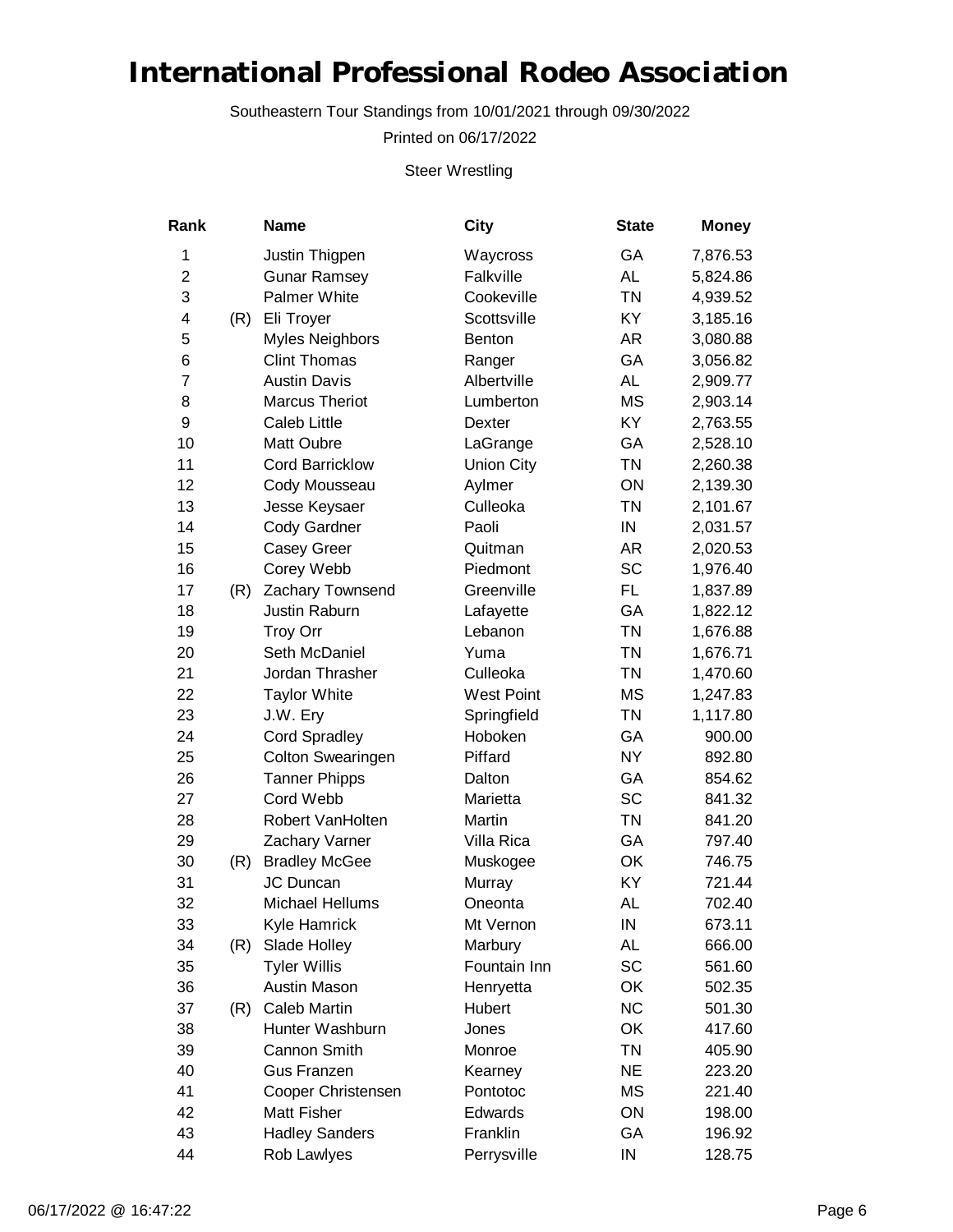Southeastern Tour Standings from 10/01/2021 through 09/30/2022

Printed on 06/17/2022

Cowgirl Barrel Racing

| Rank           |     | <b>Name</b>                 | City               | <b>State</b> | <b>Money</b> |
|----------------|-----|-----------------------------|--------------------|--------------|--------------|
| 1              |     | Julie Thomas                | Ranger             | GA           | 20,982.09    |
| $\overline{2}$ |     | Josie Thompson              | Decatur            | <b>TN</b>    | 15,059.48    |
| 3              |     | Kindyl Scruggs              | Southaven          | <b>MS</b>    | 11,348.08    |
| 4              |     | Georgia Caroline Kay        | Piedmont           | <b>SC</b>    | 9,387.58     |
| 5              |     | Julie Goodrich              | Humboldt           | <b>TN</b>    | 7,216.11     |
| 6              |     | Lauren Pringle              | Hogansville        | GA           | 6,869.43     |
| 7              |     | Abbey Kilgore               | Carbon Hill        | AL           | 5,853.65     |
| 8              |     | Jessica Hopkins             | Gosport            | IN           | 4,406.62     |
| 9              |     | Angela Hudson               | Eutaw              | <b>AL</b>    | 4,364.13     |
| 10             |     | Lauren Smith                | Charlotte          | <b>NC</b>    | 4,104.18     |
| 11             |     | Jaylie Matthews             | Wynne              | AR           | 4,006.24     |
| 12             |     | Lacey Thompson              | Decatur            | <b>TN</b>    | 3,476.97     |
| 13             | (R) | <b>Lindsey Calton</b>       | Collinwood         | <b>TN</b>    | 3,002.04     |
| 14             | (R) | Sarah Craver                | Mocksville         | <b>NC</b>    | 2,883.60     |
| 15             |     | <b>Madison McFall</b>       | Columbia           | <b>TN</b>    | 2,861.19     |
| 16             | (R) | Katelyn Rambo               | Max Meadows        | VA           | 2,213.28     |
| 17             |     | Ayla Manley                 | Mount Vernon       | IN           | 2,182.95     |
| 18             | (R) | Josie Luttrell              | Morganfield        | KY           | 2,157.48     |
| 19             |     | <b>Wendy Chesnut</b>        | Poultney           | VT           | 2,007.87     |
| 20             | (R) | Savannah Moran              | Ripley             | OH           | 1,994.22     |
| 21             |     | Amber Mostoller- Wrye       | Murray             | KY           | 1,832.85     |
| 22             |     | Katelyn Donnelly            | <b>Belton</b>      | <b>SC</b>    | 1,775.70     |
| 23             |     | Alex Dollar                 | Florence           | AL           | 1,665.14     |
| 24             |     | Ashley Ketron               | Columbus           | IN           | 1,473.55     |
| 25             |     | Nicole Helm                 | La Vergne          | <b>TN</b>    | 1,279.80     |
| 26             |     | Morgan Feltham              | Waleska            | GA           | 1,160.55     |
| 27             |     | <b>Whitney Metker</b>       | Lindsay            | OK           | 1,149.66     |
| 28             |     | Julie Plourde               | Chicoutimi         | QU           | 1,039.68     |
| 29             | (R) | Ansley Herrin               | Hortense           | GA           | 1,021.95     |
| 30             |     | Rachel Bryant               | Hatchechubbee      | <b>AL</b>    | 834.17       |
| 31             | (R) | Anna Poorbaugh              | Mount Pleasant     | PA           | 814.32       |
| 32             |     | Karla Dagenhart             | Harmony            | <b>NC</b>    | 760.32       |
| 33             |     | Jessica Smiley              | Madisonville       | <b>TN</b>    | 744.75       |
| 34             |     | Lacey Boyd                  | <b>Bryant</b>      | AL           | 690.24       |
| 35             |     | Mikayla Joh Almond          | Olin               | <b>NC</b>    | 665.28       |
| 36             | (R) | Kim Kulenguski              | Madison            | VA           | 645.12       |
| 37             |     | Karlee Benincasa            | Gansevoort         | <b>NY</b>    | 643.14       |
| 38             |     | <b>BB Hastings</b>          | Boaz               | AL           | 566.10       |
| 39             | (R) | Jordan Lacks                | Goode              | VA           | 554.58       |
| 40             |     | <b>Tiffany Deal Patrick</b> | Dickson            | <b>TN</b>    | 550.80       |
| 41             |     | <b>Katie Allred</b>         | Waverly            | <b>TN</b>    | 531.60       |
| 42             |     | Jennifer Dunn               | Lebanon            | <b>TN</b>    | 505.25       |
| 43             |     | Alyssa McFarland            | <b>Blairsville</b> | GA           | 496.80       |
| 44             |     | <b>Emily Hedrick</b>        | Madisonville       | <b>TN</b>    | 463.14       |
| 45             |     | Kayley Kennemer             | Anderson           | AL           | 442.13       |
|                |     |                             |                    |              |              |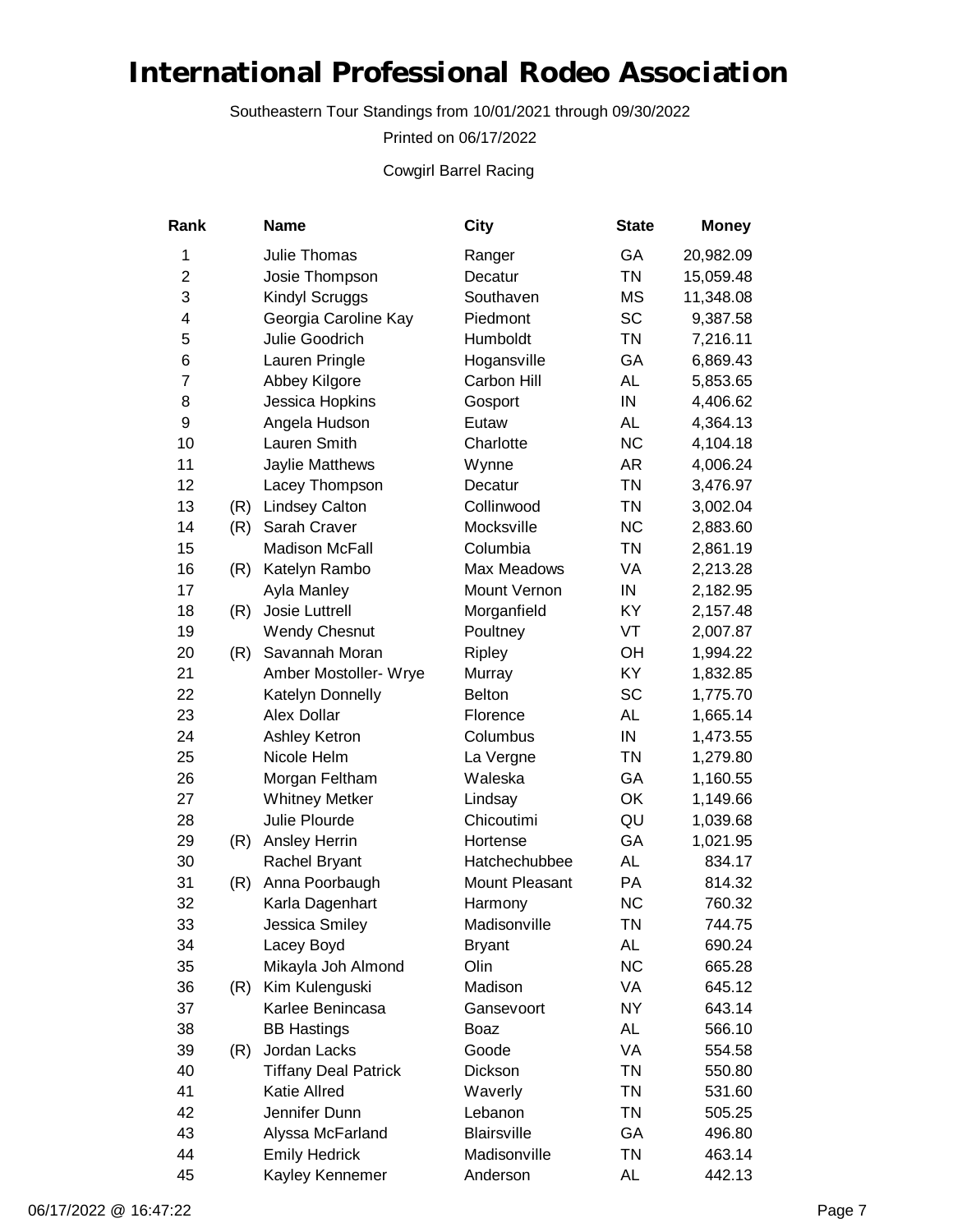Southeastern Tour Standings from 10/01/2021 through 09/30/2022

Printed on 06/17/2022

#### Cowgirl Barrel Racing

| Rank |     | <b>Name</b>      | City     | <b>State</b> | <b>Money</b> |
|------|-----|------------------|----------|--------------|--------------|
| 46   |     | Jodi Colton      | Cullman  | AL           | 436.05       |
| 47   | 'R) | Fallon Blackwood | Attalla  | AL           | 251.60       |
| 48   |     | Zoey Carpenter   | Rutledge | AL           | 187.20       |
| 49   |     | Kylie Brueggeman | Sikeston | МO           | 148.50       |
| 50   |     | Nisha Kail       | Puryear  | TN           | 132.30       |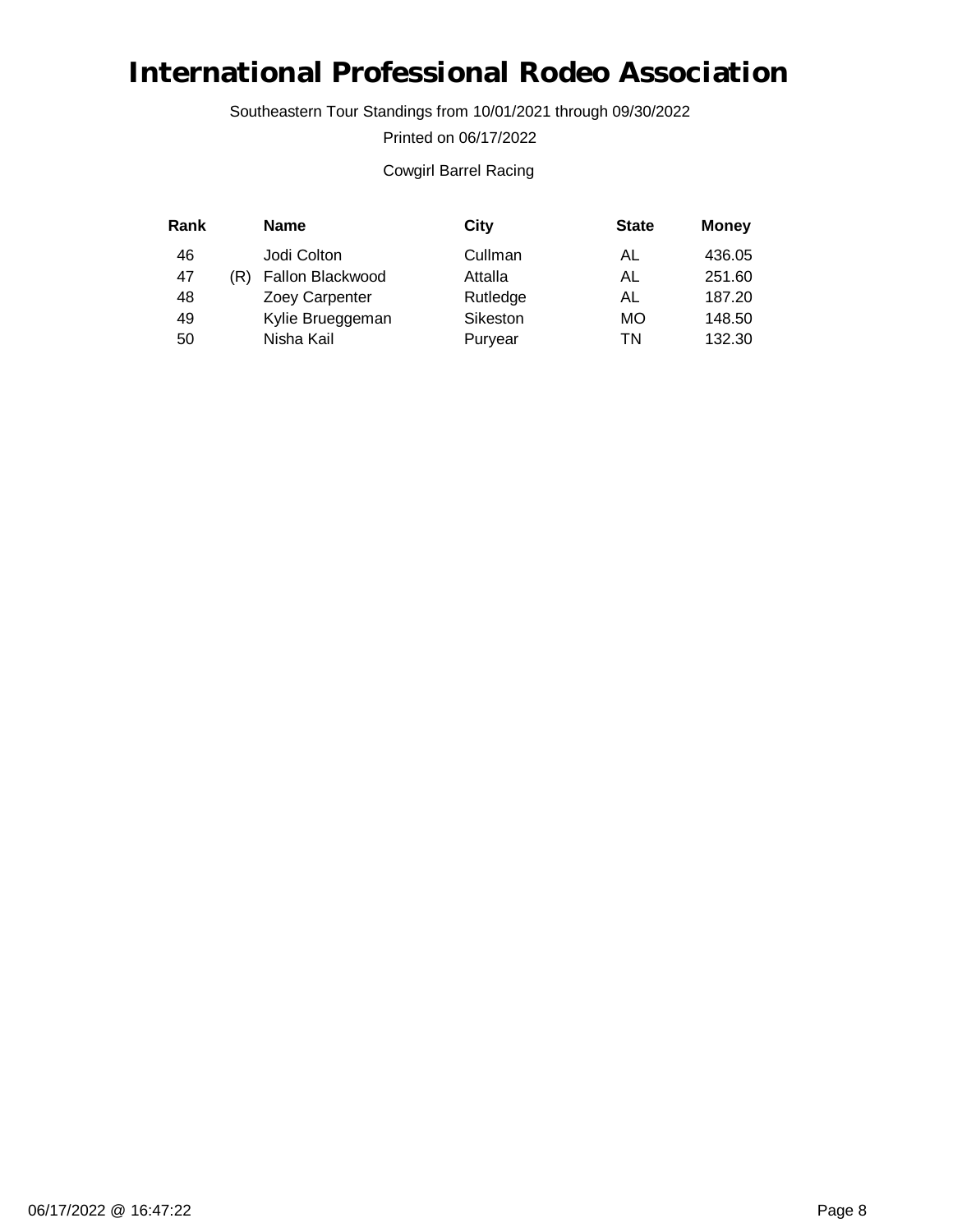Southeastern Tour Standings from 10/01/2021 through 09/30/2022

Printed on 06/17/2022

Header Team Roping

| Rank           |     | <b>Name</b>              | City                 | <b>State</b> | <b>Money</b> |
|----------------|-----|--------------------------|----------------------|--------------|--------------|
| 1              |     | Zeb Chapman              | LaFayette            | GA           | 9,904.33     |
| 2              |     | <b>Clint Keller</b>      | Forsyth              | GA           | 8,716.74     |
| 3              |     | <b>Braxton Culpepper</b> | Poulan               | GA           | 8,411.19     |
| 4              |     | <b>Jake Wells</b>        | Rainsville           | <b>AL</b>    | 7,129.66     |
| 5              |     | <b>Marcus Theriot</b>    | Lumberton            | <b>MS</b>    | 6,329.62     |
| 6              |     | <b>Will Clark</b>        | Erin                 | <b>TN</b>    | 5,943.74     |
| $\overline{7}$ |     | Kaston Peavy             | <b>Bay Minette</b>   | AL           | 5,636.54     |
| 8              |     | <b>Bradley Massey</b>    | Perry                | FL.          | 5,562.73     |
| 9              | (R) | Wyatt Allen              | Dadeville            | AL           | 4,768.04     |
| 10             |     | <b>Heath King</b>        | Leicester            | <b>NC</b>    | 4,395.77     |
| 11             |     | Ryder Ladner             | Kiln                 | <b>MS</b>    | 4,335.41     |
| 12             |     | J.D. Young               | Cowpens              | <b>SC</b>    | 3,638.16     |
| 13             |     | Justin Thigpen           | Waycross             | GA           | 3,302.28     |
| 14             | (R) | <b>Brady Schmidt</b>     | <b>Cottage Grove</b> | <b>TN</b>    | 2,847.56     |
| 15             | (R) | Zack Toberer             | Mt. Ulla             | <b>NC</b>    | 2,791.38     |
| 16             |     | <b>Quinton Parchman</b>  | Cumberland           | <b>TN</b>    | 2,713.55     |
| 17             |     | Jacob Dagenhart          | <b>Union Grove</b>   | <b>NC</b>    | 2,628.27     |
| 18             |     | <b>Clark Adcock</b>      | Smithville           | <b>TN</b>    | 2,387.85     |
| 19             | (R) | Jackson Green            | Roanoke              | AL           | 2,159.01     |
| 20             |     | Cannon Smith             | Monroe               | <b>TN</b>    | 1,937.73     |
| 21             |     | Koby Sanchez             | Ethel                | LA           | 1,780.36     |
| 22             |     | <b>Tyler Boatwright</b>  | Marble               | <b>NC</b>    | 1,637.28     |
| 23             |     | John Alley               | Springfield          | <b>TN</b>    | 1,567.75     |
| 24             |     | <b>Tyler Jackson</b>     | Salem                | AR           | 1,450.35     |
| 25             |     | Heath Wrye               | Murray               | KY           | 1,329.75     |
| 26             |     | Keven Daniel             | Citra                | FL.          | 1,322.50     |
| 27             |     | <b>Garrett Elmore</b>    | Springer             | OK           | 1,206.97     |
| 28             |     | Justin D. Yost           | Citra                | FL.          | 1,206.29     |
| 29             | (R) | Lane Webb                | Byrdstown            | <b>TN</b>    | 1,118.25     |
| 30             |     | Caleb Miller             | Pauls Valley         | OK           | 1,096.20     |
| 31             |     | <b>Chase Thrasher</b>    | <b>Union City</b>    | <b>TN</b>    | 960.00       |
| 32             |     | <b>Tyler Willis</b>      | Fountain Inn         | SC           | 903.42       |
| 33             |     | <b>Jud Gully</b>         | Livingston           | AL           | 874.87       |
| 34             | (R) | Cooper Cowan             | Lamar                | <b>MS</b>    | 771.51       |
| 35             |     | Logan Moore              | Rickman              | <b>TN</b>    | 639.45       |
| 36             |     | <b>Austin Davis</b>      | Albertville          | AL           | 620.02       |
| 37             |     | Hadley Deshazo           | Ash Flat             | AR           | 587.25       |
| 38             |     | <b>Brady Barrentine</b>  | Live Oak             | FL.          | 580.77       |
| 39             | (R) | Jeff Hines IV Farmer     | Memphis              | TN           | 486.00       |
| 40             |     | <b>Tanner Saunders</b>   | Hudson               | <b>NC</b>    | 432.00       |
| 41             |     | <b>Bart Brunson</b>      | Terry                | <b>MS</b>    | 428.64       |
| 42             |     | Scott Mullen             | Crofton              | KY           | 387.32       |
| 43             |     | Zac Wilson               | Billingsley          | AL           | 383.72       |
| 44             |     | Cory Kirk                | <b>White Pine</b>    | <b>TN</b>    | 359.10       |
| 45             |     | Justin Raburn            | Lafayette            | GА           | 297.00       |
|                |     |                          |                      |              |              |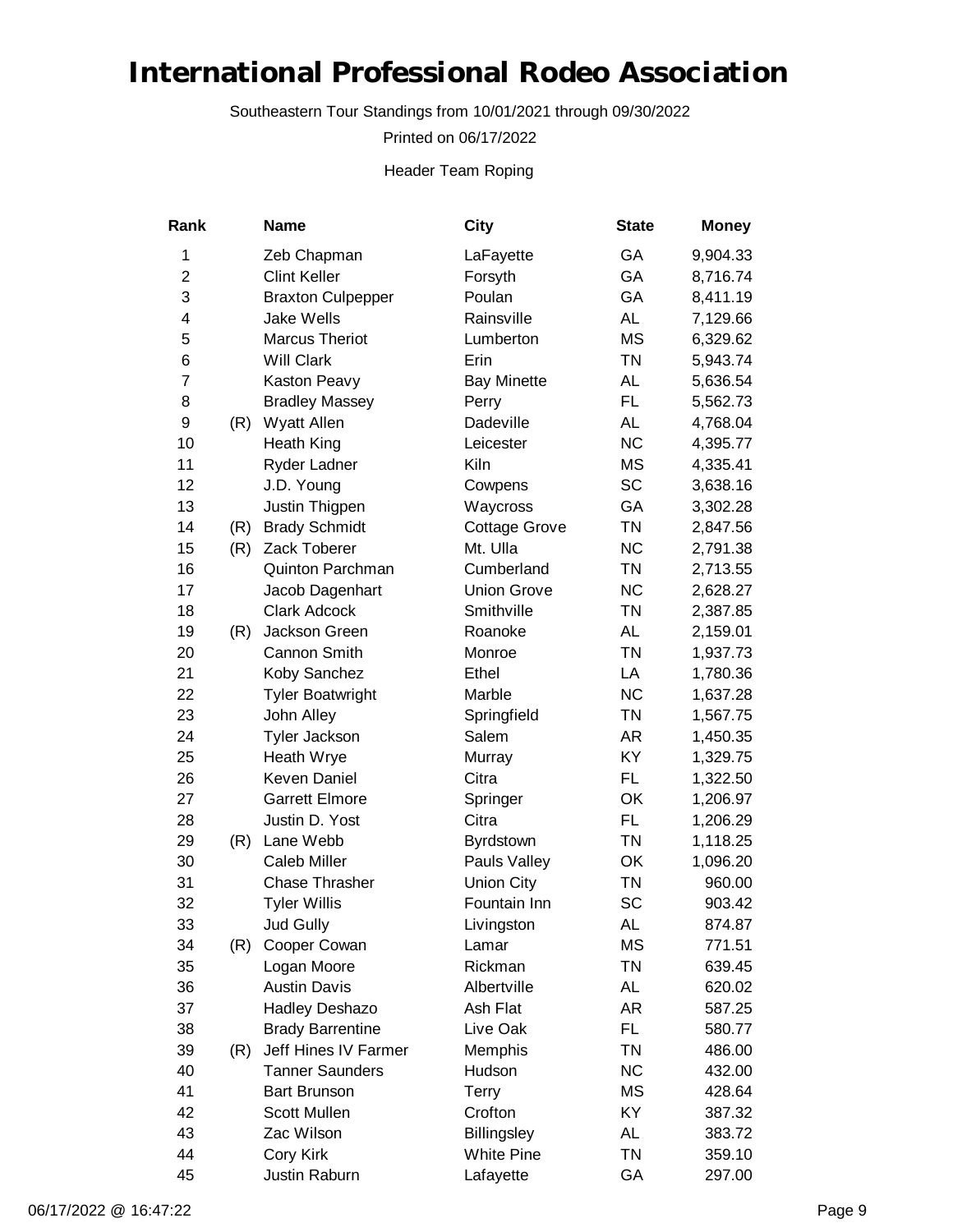Southeastern Tour Standings from 10/01/2021 through 09/30/2022

Printed on 06/17/2022

#### Header Team Roping

| Rank |     | <b>Name</b>            | City         | <b>State</b> | <b>Money</b> |
|------|-----|------------------------|--------------|--------------|--------------|
| 46   |     | <b>Herbert Theriot</b> | Poplarville  | МS           | 293.77       |
| 47   |     | <b>Cord Spradley</b>   | Hoboken      | GA           | 288.00       |
| 48   |     | Devin James            | Sikeston     | <b>MO</b>    | 279.00       |
| 49   | (R) | Matt Thomas            | Ranger       | GA           | 264.20       |
| 50   |     | Daryl Matthews         | Athens       | ΤN           | 213.80       |
| 51   |     | <b>Tim Pharr</b>       | Resaca       | GA           | 193.59       |
| 52   |     | <b>Tom Miller</b>      | Pauls Valley | <b>OK</b>    | 192.60       |
| 53   | (R) | Justin Johnson         | Magee        | МS           | 169.90       |
| 54   |     | Jason King             | Summerville  | GA           | 135.45       |
| 55   |     | Cody Miller            | Milton       | FL           | 120.60       |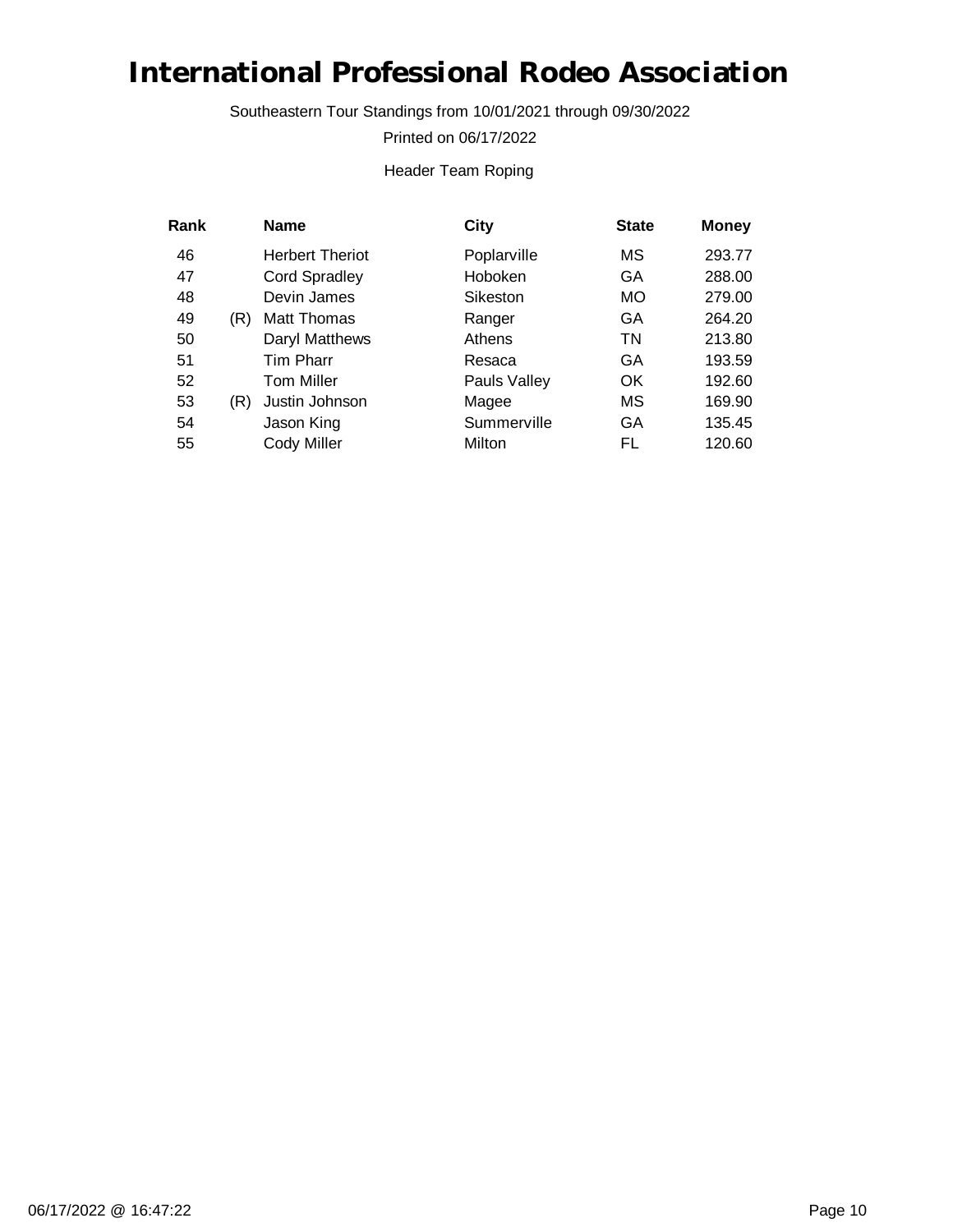Southeastern Tour Standings from 10/01/2021 through 09/30/2022

Printed on 06/17/2022

Heeler Team Roping

| Rank           |     | <b>Name</b>              | City               | <b>State</b> | <b>Money</b> |
|----------------|-----|--------------------------|--------------------|--------------|--------------|
| 1              |     | Ross Lowry               | Summerville        | GA           | 9,641.52     |
| $\overline{2}$ |     | <b>Brad Culpepper</b>    | Poulan             | GA           | 9,079.93     |
| 3              |     | Cole Curry               | Liberty            | <b>MS</b>    | 7,222.21     |
| 4              |     | Jason Hill               | Ashburn            | GA           | 6,611.85     |
| 5              |     | <b>Bryer Hamilton</b>    | Cleveland          | <b>TN</b>    | 4,910.64     |
| 6              |     | Shane Edmonson           | Dawson             | AL           | 4,819.73     |
| $\overline{7}$ |     | Derrick Crawford         | Old Hickory        | <b>TN</b>    | 4,553.07     |
| 8              |     | Adam Toole               | Rydal              | GA           | 4,241.05     |
| 9              |     | Dalton Totty             | Lewisburg          | <b>TN</b>    | 4,167.45     |
| 10             |     | <b>Cole Walker</b>       | Sparta             | <b>TN</b>    | 3,802.12     |
| 11             |     | Josh Clayton             | Buchanan           | <b>TN</b>    | 3,570.93     |
| 12             |     | <b>Tanner Saunders</b>   | Hudson             | <b>NC</b>    | 3,012.74     |
| 13             |     | Reno Gonzales            | Magnolia           | <b>TX</b>    | 2,642.33     |
| 14             |     | Phillip Kelce            | Calera             | <b>AL</b>    | 2,639.55     |
| 15             |     | <b>Clark Adcock</b>      | Smithville         | <b>TN</b>    | 2,536.60     |
| 16             |     | <b>Drew Carnes</b>       | Hornell            | NY           | 2,478.21     |
| 17             |     | Zack Mabry               | Piedmont           | AL           | 2,455.24     |
| 18             | (R) | <b>Tucker Kail</b>       | Puryear            | <b>TN</b>    | 2,044.80     |
| 19             |     | Ty Ethridge              | Rome               | GA           | 1,963.70     |
| 20             | (R) | <b>Blake Walker</b>      | <b>Forest City</b> | <b>NC</b>    | 1,916.73     |
| 21             |     | John Alley               | Springfield        | <b>TN</b>    | 1,734.00     |
| 22             |     | <b>Trevor Boatwright</b> | Marble             | <b>NC</b>    | 1,406.16     |
| 23             |     | Clay Green               | Pine Grove         | LA           | 1,282.14     |
| 24             | (R) | Landen Glenn             | McAlester          | OK           | 1,206.97     |
| 25             | (R) | Josh Hamby               | Viola              | AR           | 1,202.85     |
| 26             | (R) | Colton Allen             | Dadeville          | <b>AL</b>    | 1,138.00     |
| 27             |     | <b>Chase Graves</b>      | Poplarville        | MS           | 935.21       |
| 28             |     | <b>Cord Spradley</b>     | Hoboken            | GA           | 848.25       |
| 29             |     | Lane Mitchell            | <b>Bolivar</b>     | <b>TN</b>    | 717.84       |
| 30             |     | <b>Marcus Theriot</b>    | Lumberton          | <b>MS</b>    | 684.84       |
| 31             |     | Hadley Deshazo           | Ash Flat           | AR           | 635.04       |
| 32             |     | <b>Herbert Theriot</b>   | Poplarville        | <b>MS</b>    | 601.54       |
| 33             |     | <b>Glen Freels</b>       | Cedartown          | GA           | 567.00       |
| 34             |     | <b>Tom Miller</b>        | Pauls Valley       | OK           | 529.20       |
| 35             | (R) | <b>Tyler Holder</b>      | Strawberry         | AR           | 486.00       |
| 36             |     | <b>Tyler Chappell</b>    | <b>Gray Court</b>  | SC           | 456.30       |
| 37             |     | <b>Blake Bryant</b>      | Hatchuchubbee      | AL           | 448.98       |
| 38             |     | <b>Walter Graham</b>     | Cleveland          | <b>NC</b>    | 421.65       |
| 39             | (R) | Matt Thomas              | Ranger             | GA           | 384.43       |
| 40             |     | <b>Jud Gully</b>         | Livingston         | AL           | 383.72       |
| 41             |     | Zachary Varner           | Villa Rica         | GA           | 316.80       |
| 42             |     | Cord Webb                | Marietta           | <b>SC</b>    | 304.20       |
| 43             |     | Koby Sanchez             | Ethel              | LA           | 301.50       |
| 44             | (R) | Justin Johnson           | Magee              | MS           | 293.77       |
| 45             |     | Ty Ferrell               | Cottontown         | TN           | 279.00       |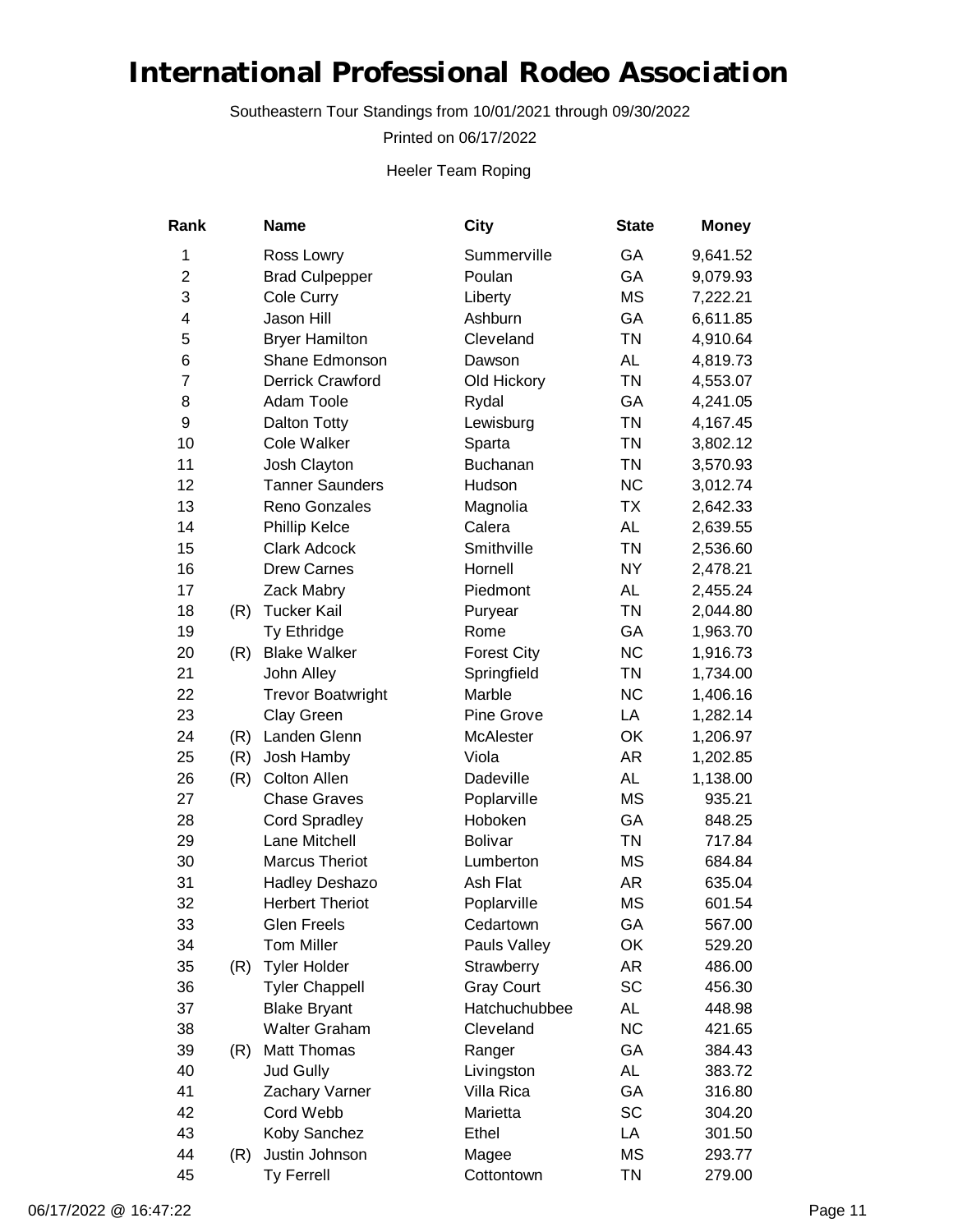Southeastern Tour Standings from 10/01/2021 through 09/30/2022

Printed on 06/17/2022

#### Heeler Team Roping

| Rank | <b>Name</b>          | City         | <b>State</b> | Money  |
|------|----------------------|--------------|--------------|--------|
| 46   | Adam Plyler          | Pageland     | <b>SC</b>    | 267.30 |
| 47   | <b>Clint Madison</b> | Crofton      | ΚY           | 203.85 |
| 48   | Luke Miller          | Pauls Valley | OK           | 192.60 |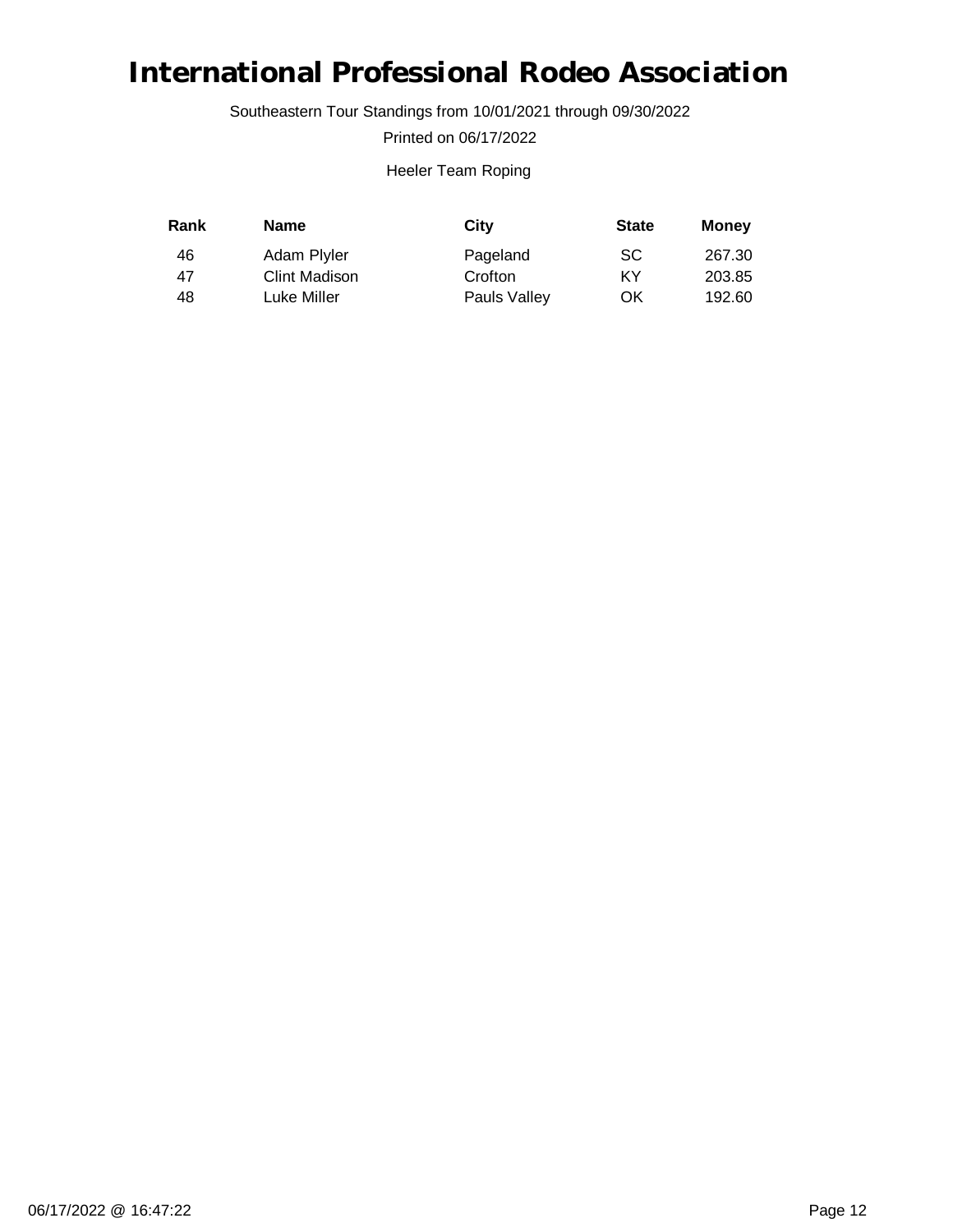Southeastern Tour Standings from 10/01/2021 through 09/30/2022

Printed on 06/17/2022

Cowgirl Breakaway

| Rank           |     | <b>Name</b>             | City                   | <b>State</b> | <b>Money</b> |
|----------------|-----|-------------------------|------------------------|--------------|--------------|
| 1              |     | Maelee Wade             | White                  | GA           | 8,850.24     |
| $\overline{2}$ |     | Maggie Lamb             | Madison                | GA           | 7,618.65     |
| 3              |     | Kayley Kennemer         | Anderson               | <b>AL</b>    | 6,695.19     |
| 4              |     | <b>Tabitha Owens</b>    | Grady                  | <b>AL</b>    | 5,439.08     |
| 5              |     | <b>Kelsey Mabry</b>     | Piedmont               | <b>AL</b>    | 4,377.02     |
| 6              |     | Kyla Matthews           | Athens                 | <b>TN</b>    | 4,307.85     |
| $\overline{7}$ | (R) | <b>Grace Toberer</b>    | Mount Ulla             | <b>NC</b>    | 3,451.10     |
| 8              |     | Jordan Wade             | Clanton                | AL           | 2,857.93     |
| 9              |     | Chelsey Abernathy       | Athens                 | <b>AL</b>    | 2,834.64     |
| 10             |     | <b>Ashlee Freels</b>    | Cedartown              | GA           | 2,599.83     |
| 11             |     | <b>Ginger Stricklin</b> | Cullman                | <b>AL</b>    | 2,387.70     |
| 12             |     | Kayla Lombardo          | <b>Cumberland City</b> | <b>TN</b>    | 2,216.24     |
| 13             | (R) | Hannah Kirk             | <b>White Pine</b>      | <b>TN</b>    | 2,122.54     |
| 14             |     | Jodi Podskoc            | Fairmount              | GA           | 2,078.82     |
| 15             |     | <b>Adrienne Trainor</b> | <b>Buncombe</b>        | IL           | 2,040.53     |
| 16             | (R) | Sarah Toole             | Rydal                  | GA           | 1,934.12     |
| 17             |     | Karla Dagenhart         | Harmony                | <b>NC</b>    | 1,777.14     |
| 18             |     | Cali Griffin            | Sperry                 | OK           | 1,723.59     |
| 19             |     | <b>Bethany Stallons</b> | Hopkinsville           | KY           | 1,571.87     |
| 20             |     | Sage Dunlap             | <b>Bear Creek</b>      | <b>NC</b>    | 1,411.77     |
| 21             |     | Vanessa Madison         | Crofton                | KY           | 1,381.05     |
| 22             | (R) | <b>Whitney Keller</b>   | Forsyth                | GA           | 1,354.50     |
| 23             |     | Shelby Osceola          | Lumberton              | <b>MS</b>    | 1,353.99     |
| 24             |     | <b>Blythe Odom</b>      | Picayune               | <b>MS</b>    | 1,343.40     |
| 25             |     | Brianna Waltz           | Dresden                | <b>TN</b>    | 1,336.22     |
| 26             |     | Rachel Fowlkes Boyd     | Princeton              | KY           | 1,200.34     |
| 27             |     | Lindsey Wentworth       | <b>Ridge Spring</b>    | SC           | 1,185.38     |
| 28             | (R) | Kasa Bolin              | Crossville             | <b>TN</b>    | 1,145.19     |
| 29             |     | Lindsay Fly             | <b>Creal Springs</b>   | IL.          | 1,134.00     |
| 30             |     | Rachel Bryant           | Hatchechubbee          | AL           | 1,066.50     |
| 31             |     | Georgia Caroline Kay    | Piedmont               | <b>SC</b>    | 1,038.24     |
| 32             | (R) | <b>Brentley Dowdy</b>   | <b>Union City</b>      | <b>TN</b>    | 995.72       |
| 33             |     | Zoey Carpenter          | Rutledge               | AL           | 987.99       |
| 34             |     | Jessie Letzelter        | Canyon                 | <b>TX</b>    | 947.34       |
| 35             |     | Josie Layne Hussey      | Montgomery             | AL           | 926.94       |
| 36             |     | Lynnsey Toole           | Rydal                  | GA           | 747.70       |
| 37             |     | Jini Justice            | Springfield            | <b>SC</b>    | 634.50       |
| 38             | (R) | <b>Rhegan Greene</b>    | Simpsonville           | SC           | 615.60       |
| 39             |     | Shara Cate Adcock       | Smithville             | <b>TN</b>    | 567.00       |
| 40             | (R) | Ashley Henderson        | Pensacola              | FL           | 526.50       |
| 41             | (R) | Josie Luttrell          | Morganfield            | KY           | 483.80       |
| 42             | (R) | <b>Tracie Edmonson</b>  | Dawson                 | AL           | 478.80       |
| 43             | (R) | Jessie Stockstill       | Poplarville            | <b>MS</b>    | 418.77       |
| 44             |     | Kelsey B. White         | Cookeville             | <b>TN</b>    | 395.55       |
| 45             |     | Danielle Hart           | Marion                 | KY           | 392.38       |